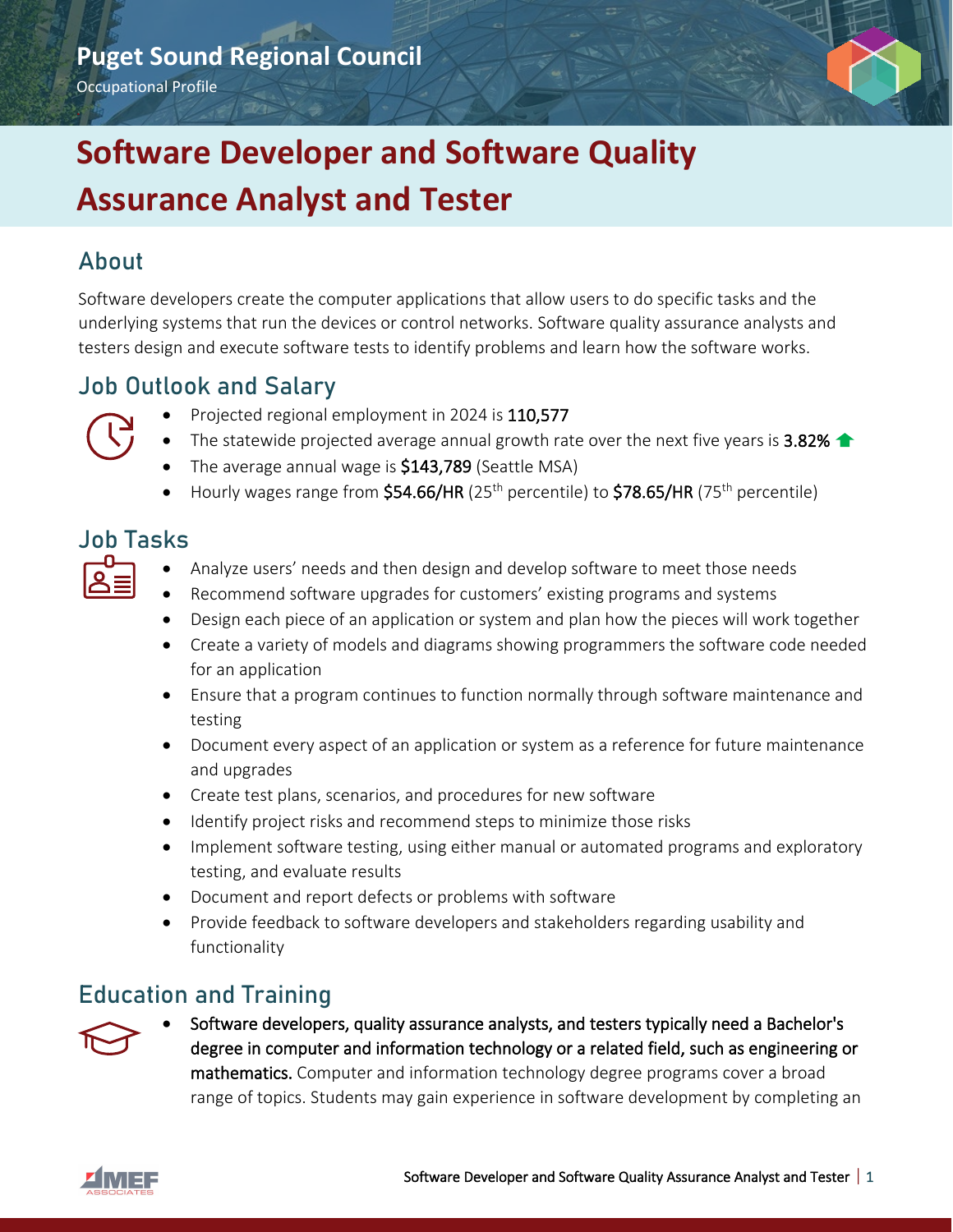internship, such as at a software company, while in college. For some software developer positions, employers may prefer that applicants have a master's degree.

• Although writing code is not their primary responsibility, developers must have a strong background in computer programming. They usually gain this experience in school. Throughout their career, developers must keep up to date on new tools and computer languages.

## Work Schedule



Most software developers, quality assurance analysts, and testers work full time.

#### Skills



- Analytical skills. Software developers, quality assurance analysts, and testers must evaluate users' needs and then design software to function properly and meet those needs.
- **Communication skills.** These workers must be able to give clear instructions and explain problems that arise to other team members involved in development. They must also be able to explain to nontechnical users, such as customers, how the software works and answer any questions that arise.
- Creativity. Software developers, quality assurance analysts, and testers must be innovative in their approaches to designing, identifying problems with, and improving computer software.
- Detail oriented. These workers often need to concentrate on many parts of an application or system at the same time, and they must pay attention to detail when looking for potential areas of user error.
- Interpersonal skills. Software developers, quality assurance analysts, and testers must be able to work well with others who contribute to designing, programming, and testing successful software.
- Problem-solving skills. Because these workers produce software from beginning to end, they must be able to solve problems that arise throughout the design process.

# Technology



- Development environment software: Advanced business application programming ABAP; Apache Ant; Common business oriented language COBOL; Go
- Database management system software: Amazon DynamoDB; Elasticsearch; MongoDB; Oracle PL/SQL
- Object or component oriented development software:  $-$  Apache Groovy; Apache Spark; Objective C; Scala

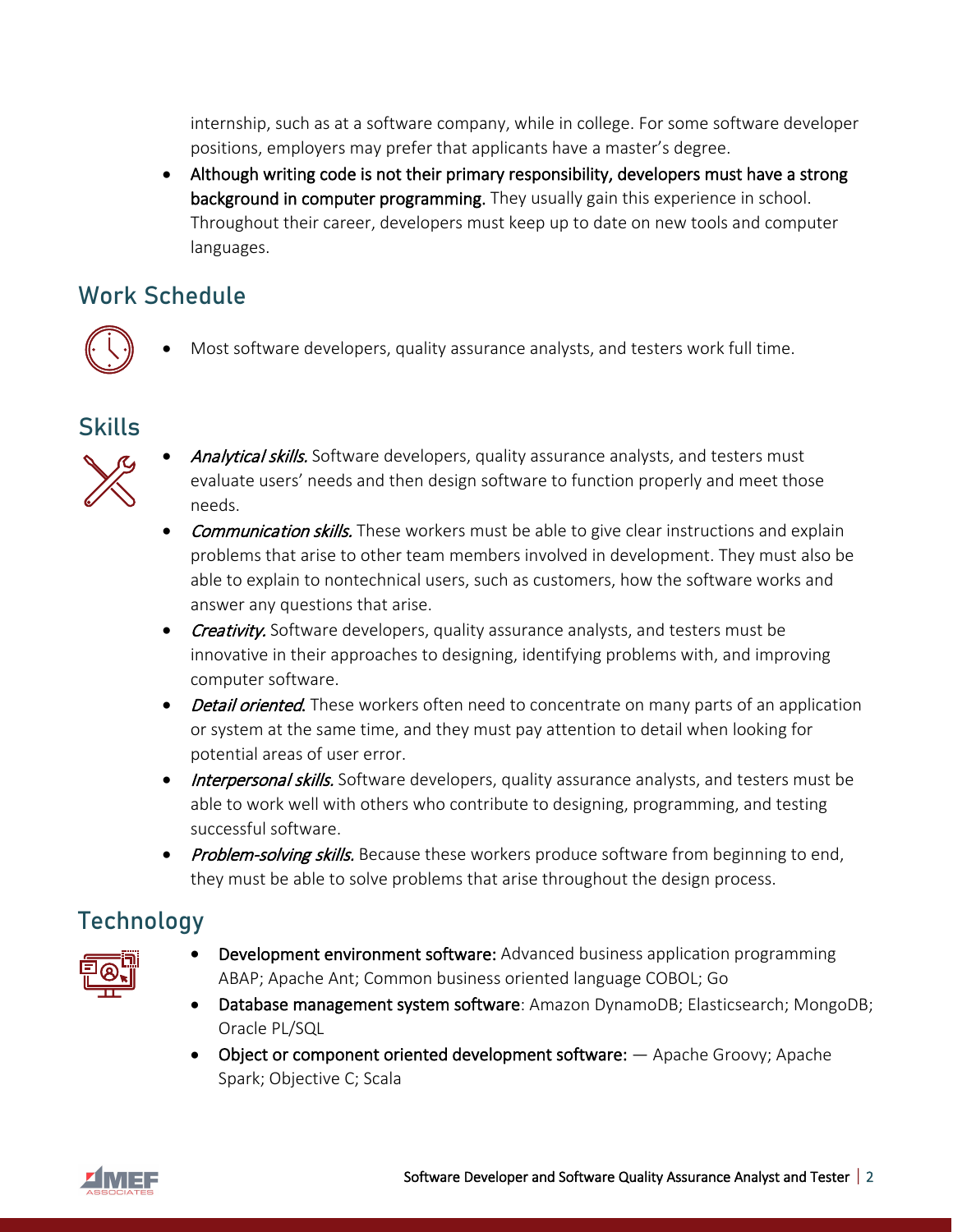• Web platform development software: Backbone.js; Microsoft ASP.NET Core MVC; React; Spring Framework

# Opportunities for Advancement



• Software developers can advance to become project management specialists or computer and information systems managers, positions in which they oversee the software development process.

# Education and Training Resources

The following regional education and training programs are examples of programs in the region that can help you obtain education and credentials to become a Software Developer and Software Quality Assurance Analyst and Tester. Some programs may require additional preparation and completion of prerequisites.

| County             | Programs                                                                  |
|--------------------|---------------------------------------------------------------------------|
| <b>King County</b> | Ada Developers Academy (https://adadevelopersacademy.org/)<br>$\bullet$   |
|                    | Apprenti (https://apprenticareers.org/locations/washington/)<br>$\bullet$ |
|                    | Bellevue College (https://www.bellevuecollege.edu/)<br>$\bullet$          |
|                    | Cascadia College (https://www.cascadia.edu/)<br>$\bullet$                 |
|                    | City University of Seattle (https://www.cityu.edu/)<br>$\bullet$          |
|                    | Code Fellows (https://www.codefellows.org/)<br>$\bullet$                  |
|                    | Coding Dojo (https://www.codingdojo.com/campus/washington-<br>$\bullet$   |
|                    | coding-bootcamp)                                                          |
|                    | Computing for All (https://www.computingforall.org/)<br>$\bullet$         |
|                    | DigiPen Institute of Technology (https://www.digipen.edu/)<br>$\bullet$   |
|                    | Flatiron School (https://flatironschool.com/)<br>$\bullet$                |
|                    | Galvanize, Inc.(https://www.galvanize.com/)<br>$\bullet$                  |
|                    | General Assembly (https://generalassemb.ly/browse)<br>$\bullet$           |
|                    | Green River College (https://www.greenriver.edu/)<br>$\bullet$            |
|                    | Highline College (https://highline.edu)<br>$\bullet$                      |
|                    | Lake Washington Institute of Technology<br>$\bullet$                      |
|                    | (https://www.lwtech.edu/)                                                 |
|                    | North Seattle College (https://northseattle.edu/)<br>$\bullet$            |
|                    | Renton Technical College (https://https://www.rtc.edu/)<br>$\bullet$      |
|                    | Seattle Central College (https://seattlecentral.edu/)<br>$\bullet$        |
|                    | Seattle Pacific University (https://spu.edu/)<br>$\bullet$                |
|                    | Seattle University (https://www.seattleu.edu/)<br>$\bullet$               |
|                    | Shoreline Community College (https://shoreline.edu)<br>$\bullet$          |
|                    | South Seattle College (https://southseattle.edu/)<br>$\bullet$            |
|                    | <b>STEP Computer Academy (https://itstep.us/)</b><br>$\bullet$            |
|                    | TLG Learning Camp (https://career.tlglearning.com/)                       |